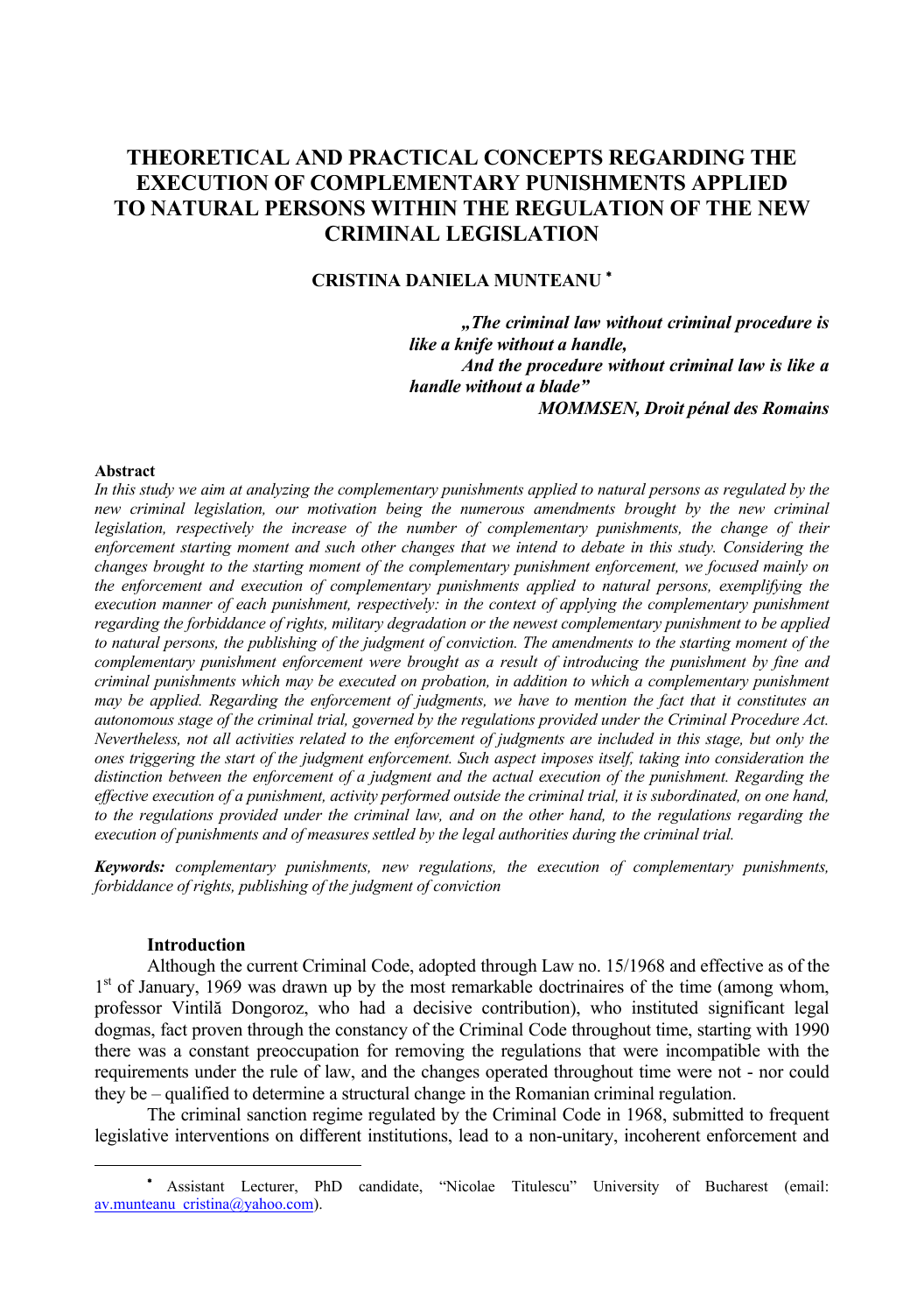interpretation of the criminal law, which had repercussions over the efficiency and finality of the justice  $\text{act}^1$ .

Although the punishment categories in the new regulation are the same as in the current Criminal Code, a systematization is made, by using as criteria the order in which such punishments, once applied, are to be executed. This is the reason according to which, as a result of a natural classification of punishments, in relation to their enforcement and execution moment, the primary punishments, the accessory punishments and finally, the complementary punishments are initially incriminated.

The enlargement of the complementary punishments enforcement area, from 5 to 15 complementary punishments, proves the orientation of the criminal policy towards an accentuate individualization of punishments, by adding complementary punishments to the primary punishments, which are relevant in what concerns the type of punishment, the seriousness of the crime committed, the actual circumstances in which the criminal action was committed, but also the criminal, with their level of responsibility, understanding, education and training, previous experience in crime, or affiliation to the legal culture of a different country.

By enlarging the content of such punishment, a better appropriateness of the punishment, in relation to the actual circumstances of the case is accomplished, therefore substantially increasing its effectiveness. Part of the sanctions which, in the Criminal Code from 1968 were found in the safety measures material, were included in the content of the complementary punishment, respectively the interdiction of staying in various localities, the expulsion of foreigners and the interdiction of returning to the family home for a determined period, whereas through their nature, they have a strong punitive pattern, having the main purpose of restricting the freedom of movement and only indirectly, due to this effect, the threat removal and the prevention of a new crime can be achieved. The extension of the enforcement area is also given by the possibility of enacting such measure, both in addition to the punishment of imprisonment, irrespective of the time, and in addition to the punishment by fine.

The elimination of the decision regarding a punishment of at least two years, for the enforcement of a complementary punishment, shall make the criminal law more flexible and more adaptable, therefore it shall allow the thorough evaluation of the type, seriousness, circumstances of the action and of the person committing the crime.

The amendments to the starting moment of the complementary punishment enforcement were brought as a result of introducing the punishment by fine and criminal punishments which may be executed on probation, in addition to which a complementary punishment may be applied. Therefore, if the current Criminal Code conditions the existence of a sentence with the imprisonment for 2 years, in order to enforce the complementary punishment, in case of a fine or of suspension of punishment execution under supervision, the complementary punishment regarding the forbiddance of rights shall commence with the final judgment of conviction moment.

 Regarding the enforcement of judgments, we have to mention the fact that it constitutes an autonomous stage of the criminal trial, governed by the regulations provided under the Criminal Procedure Act. Nevertheless, not all activities related to the enforcement of judgments are included in this stage, but only the ones triggering the start of the judgment enforcement. Such aspect imposes itself, taking into consideration the distinction between the enforcement of a judgment and the proper execution of the punishment.

 Regarding the actual execution of a punishment, activity performed outside the criminal trial, it is subordinated, on one hand, to the regulations provided under the criminal law, and on the other hand, to the regulations regarding the execution of punishments and of measures settled by the legal authorities during the criminal trial. Also, within the activity of enforcement of criminal and judicial fines, the rules provided in the financial law are applicable.

 $\frac{1}{1}$  $<sup>1</sup>$  Elaboration of arguments, of the new Criminal Procedure Act.</sup>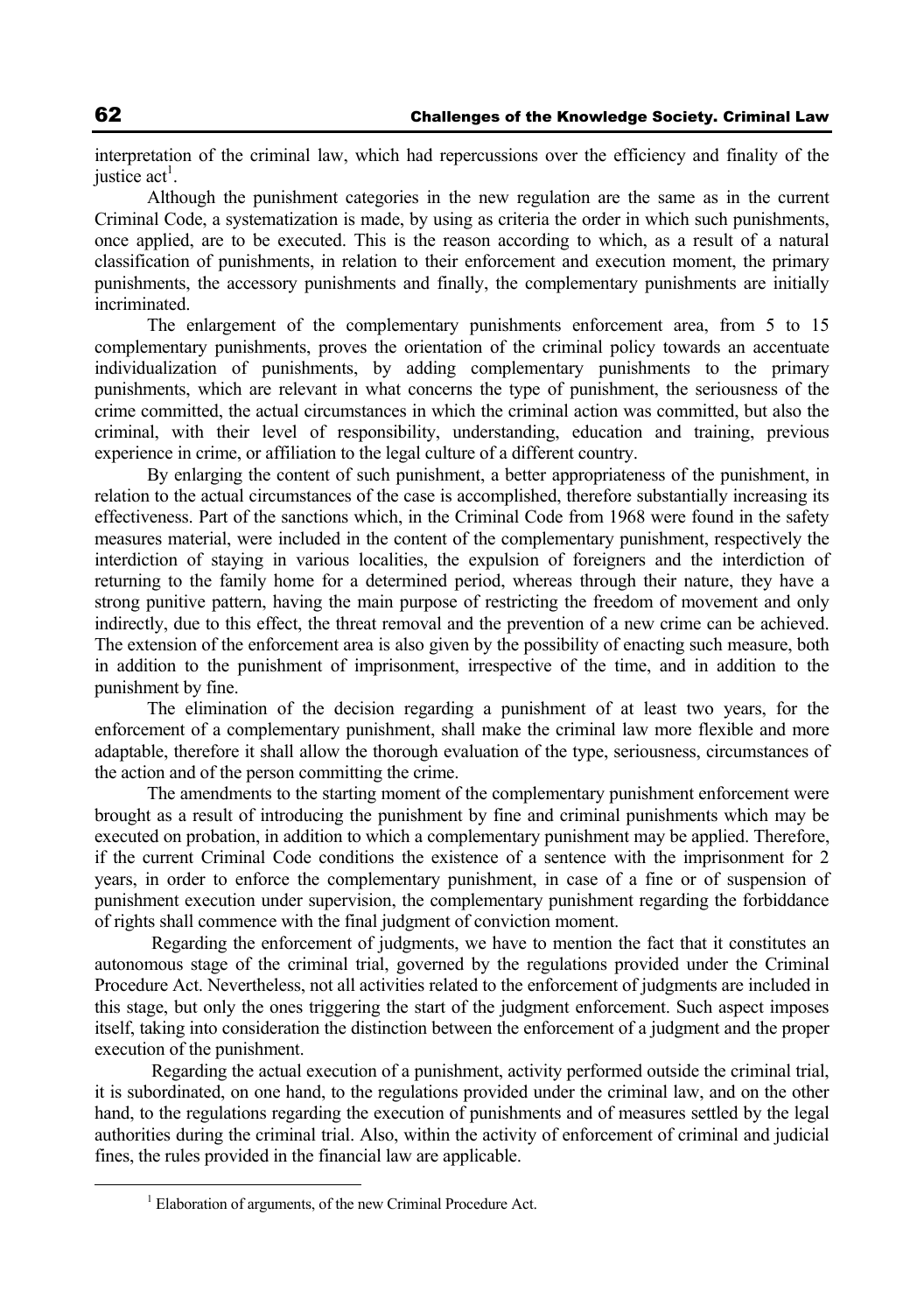# **1. The enforcement regime of the complementary punishment regarding the forbiddance of certain rights**

The new legislative regulation brings two new moments from which the complementary punishment regarding the forbiddance of rights starts: from the final judgment of conviction to punishment by fine and from the final judgment of conviction through which the suspension of the punishment execution under supervision has been decided [art. 68 paragraph (1) letters a) and b) from the Criminal Code].

Therefore, the new Criminal Code provides that the execution of the forbiddance of rights punishment starts in three different moments during the trial: from the final judgment of conviction to punishment by fine; from the final judgment of conviction, through which the suspension of the punishment execution under supervision was decided; after executing the imprisonment punishment, after absolute pardon or pardon of the remaining sentence, after completing the limitation term for the punishment execution or after the expiry of the supervision term for probation.

**The first starting moment** of the complementary punishment enforcement is the **final judgment to punishment by fine.** In case of a judgment to the punishment by fine, the complementary punishment regarding the forbiddance of rights shall be enforceable starting with the final judgment of conviction. In this case, the convict shall be forbidden to exercise such rights immediately after the final judgment of conviction, although the primary punishment was not executed yet or shall be executed in time, through the deferred payment of an amount constituting the scope of the criminal fine. Such provision is justified through the type of primary punishment. The convict, by not being deprived of freedom, would have the possibility to move and perform any activity, to exercise a right, after all, including those for which the temporary restriction would be necessary<sup>2</sup>.

**The second starting moment** of the complementary punishment enforcement is in the **context of a final judgment of conviction deciding the suspension of the punishment execution under supervision**. The suspension of the punishment execution under supervision interferes when the primary punishment is considered to have been executed, but not in the moment of the rehabilitation by right, as provided in the current Criminal Code. This regulation is justified in the context in which, until the repeal of the suspension of the punishment execution under supervision, the convict has already executed part of the complementary punishment regarding the forbiddance of rights. After executing the punishment of imprisonment, applied as a consequence of replacing the fine or after repealing the suspension of the punishment execution, the convict shall continue the execution of complementary punishments, out of which the duration of the already executed punishment shall be deducted. If the repeal of the suspension of punishment execution under supervision and the replacement of a fine with imprisonment shall be decided, for any other reasons than for committing a new crime, the part of the complementary punishment regarding the forbiddance of rights, which was not executed at the recall or replacement date, shall be executed after the execution of the punishment of imprisonment.

**The third starting moment** of the complementary punishment is after the execution of the punishment of imprisonment, after absolute pardon or pardon of the rest of the punishment, after completing the punishment execution limitation term or after the expiry of the probation supervision term. In this case, the execution starts after the primary punishment's execution or after the primary punishment is considered to have been executed.

 $\overline{\phantom{a}}$  G. Antoniu and collaborators – *Explicaţii preliminare ale noului Cod penal* (Preliminary explanations of the new Criminal Code)– vol. II, "Universul Juridic" Publisher, Bucharest, 2011, pg. 64, Commentary Senior Lecturer PhD. Cristian Mitrache.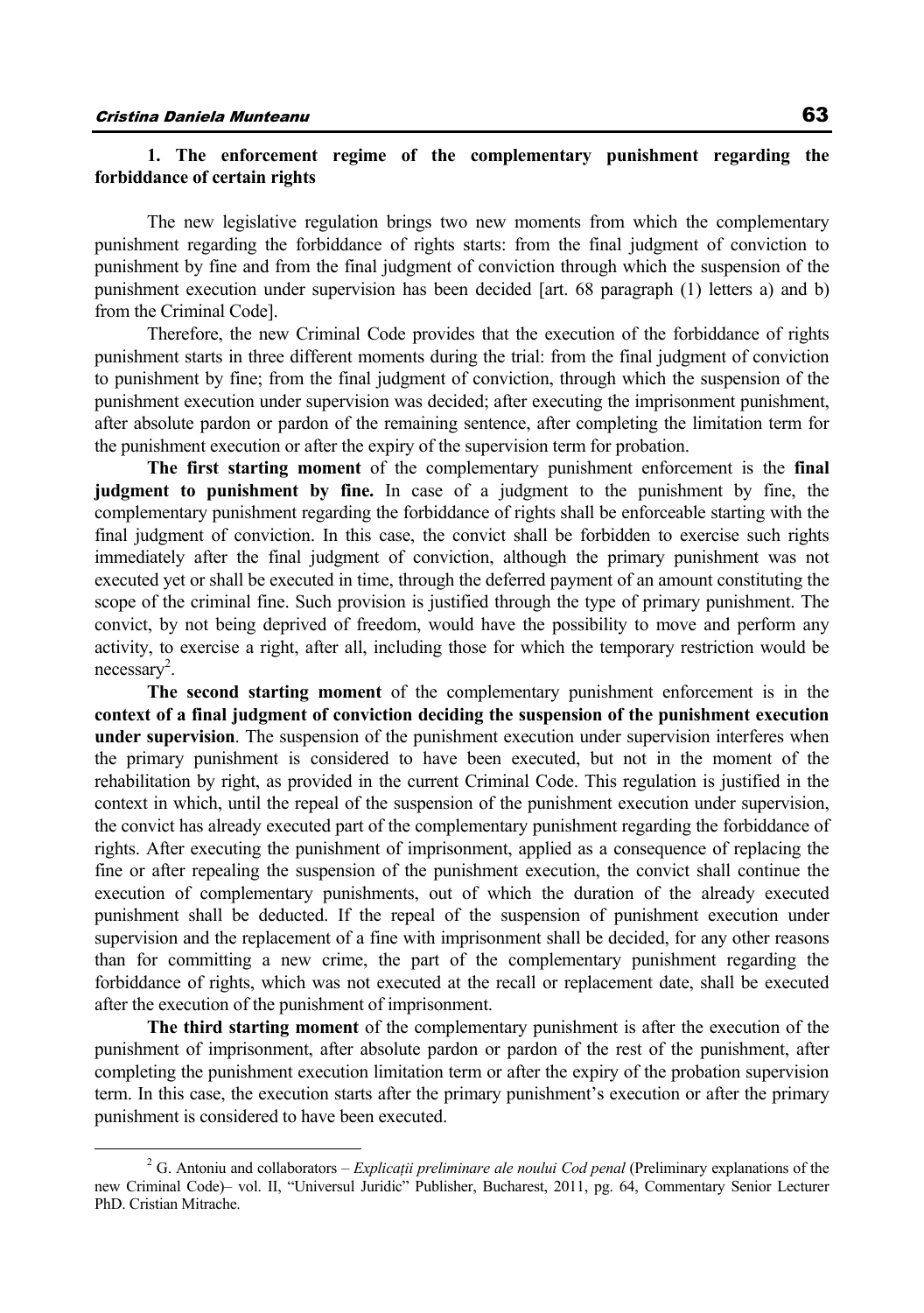For the first time the legal text expressly provides that, under the complementary punishments' execution section, the fact that its execution also starts after the expiry of the probation supervision term, which was only implicit until now.

Such starting moment of the complementary punishments' execution is a natural moment, considering the nature and content of the complementary punishments. In the situation in which the complementary punishments would be executed during the execution of the primary punishment applied, than it would substitute itself with the accessory punishments, which have the same content, respectively the suspension of certain rights, but such punishments are executed at the moment of the final judgment of conviction and until the primary punishment regarding the depriving of liberty has been executed or considered to be executed [art. 65 paragraph (3) new Criminal Code].

Pursuant to art. 160 from the new Criminal Code, the pardon results in the total or partial elimination of the punishment execution or in its commutation to an easier one, but pardon does not affect the complementary punishments and the educative, non depriving of liberty measures, unless otherwise provided in the act of grace. For this purpose, Law no.  $546/2002^3$  on pardon and on the pardon grant procedure provides, under art. 5, that in the case of a legal entity, both the primary punishment and the complementary punishments provided in art.139 and 140 from the new Criminal Code can be granted pardon. The execution of complementary punishments shall be made after the absolute pardon of the punishment or in case of partial pardon, after the execution of the rest of the punishment to be executed.

The execution of the complementary punishment shall start after the completion of the limitation term for punishment execution, as during the entire limitation term for the punishment's execution the convict is submitted to the execution of accessory punishments. The execution of complementary punishments until the completion of the limitation term for the punishment execution would imply the execution, at the same time, of punishments having the same scope, namely the suspension of certain rights, their overlap leading to the impossibility of a parallel enforcement.

The execution of complementary punishments after the expiry of the probation supervision term is natural, both the effects of the primary punishment and the effects of the accessory punishment operating until that term. The probation supervision term is regulated by art. 106 from the new Criminal Code, which stipulated that, in the event that the convict did not commit a new crime until the expiry of the supervision term, if the probation annulment was not decided and no annulment cause was discovered, the punishment shall be considered to be executed.

In what concerns the complementary punishment's enforcement, together with the primary or accessory punishment, the law provides certain requirements that need to be fulfilled.

For this purpose, when there are extenuating circumstances, the complementary punishment, privative of rights, provided by law for the committed crime may be eliminated.

 In case of a second offense, in case of multiple offenses and in other situations in which resultant punishments are applied, the enforcement of complementary punishments is performed based on the offenses constituting the plurality and the punishments settled for each offense. In case of a conviction for multiple offenses, the enforcement of the complementary punishment regarding the forbiddance of rights is performed, when applicable, for each offense, subsequently accompanying each primary punishment settled by the court<sup>4</sup>. In jurisprudence, it was shown<sup>5</sup> that the proceeding of attaching the complementary punishment regarding the forbiddance of rights only to the resulted punishments, which are a result of conflating the settled individual punishments,

 $\frac{1}{3}$ <sup>3</sup> Published in the Official Gazette of Romania (Monitorul Oficial al României), Part I, no. 755 from October 16, 2002. 4

M. A. Hotca – *Drept penal. Partea generală* (Criminal Law. General part) –C.H. Beck Publisher, Bucharest, 2007, pg. 581.<br><sup>5</sup> Bucharest Court, 1<sup>st</sup> Criminal Section, Criminal sentence no. 410/1991, site Indaco lege.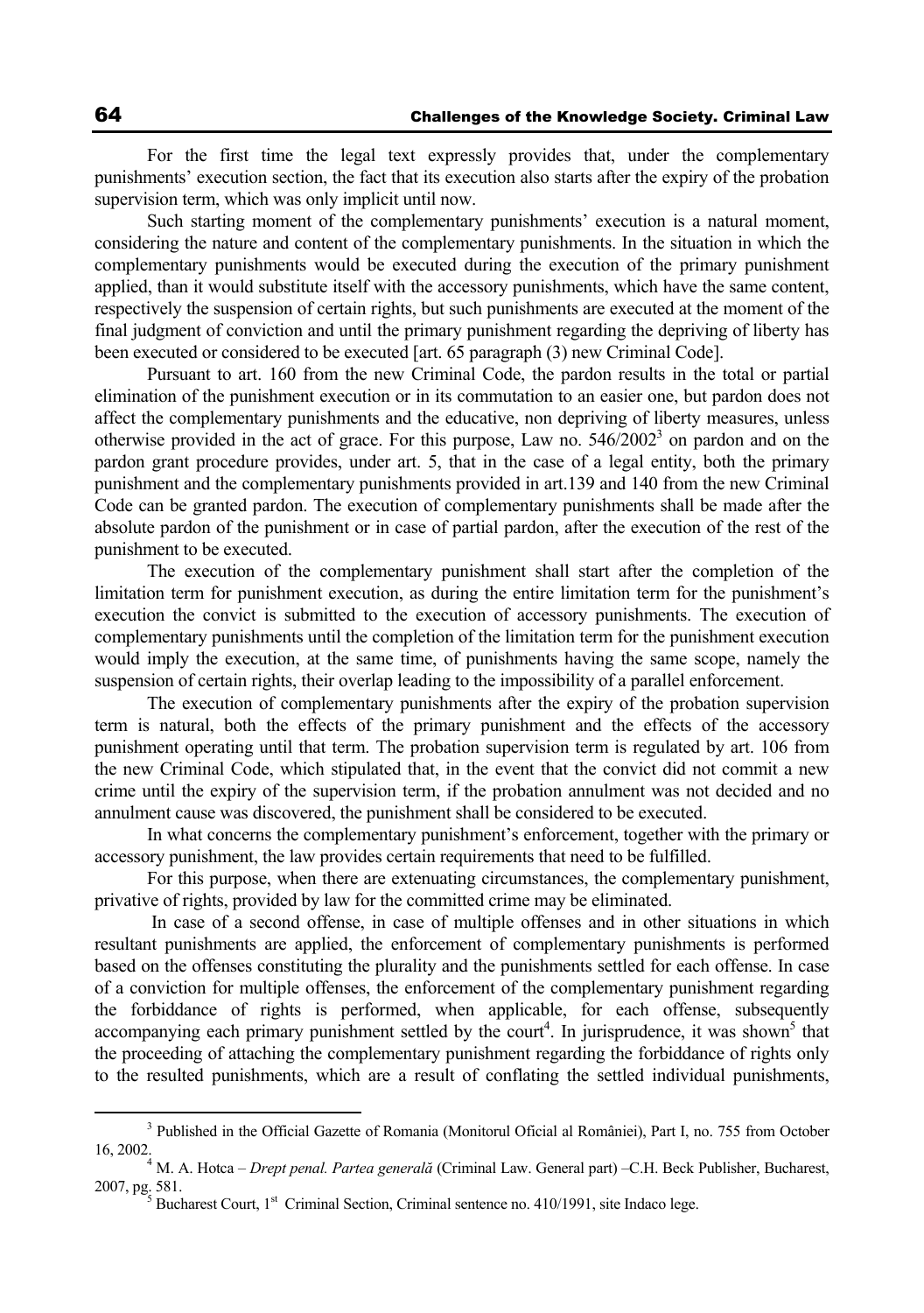pursuant to art. 33 and 34 letter a) from the Criminal Code, is wrong and the punishments need to be settled for each offense in part.

Art. 45 from the new Criminal Code stipulates that, if for one of the crimes committed there was also settled a complementary punishment, such punishment shall be enforceable together with the primary punishment. When several complementary punishments of different nature or even of the same nature, but with different content have been settled, such punishments shall be enforceable together with the primary punishment. If more complementary punishments of the same nature, with the same content have been settled:

a) in case of multiple offenses or in case of intermediate plurality, the hardest one shall be enforced;

b) in case of a second offense, the unexecuted part from the previous complementary punishment shall be added to the punishment settled for the new offense.

In case of successive convictions for multiple offenses, the part of the complementary punishment that was executed until the date of conflating the primary punishments shall be deducted from the term of the complementary punishment applied in addition to the resulted punishment.

The sanctioning treatment of multiple offenses shall be enforceable only when at least one of the offenses in the plurality structure was committed under the new law, even if for the other offenses the punishment has been settled according to the previous, more favorable law.

Regarding certain factors (foreign citizens, persons without children, persons not holding weaponry, etc.), the enforcement of such complementary punishment is useless, as they do not own the exercise of such rights, therefore they cannot execute the complementary punishment, and the enforced punishment does not fulfill its preventive and sanctioning role. We can offer as an example the case of persons without children, whose parental rights were suspended.

The conditioned suspension of the primary punishment does not wave the court's obligation to enforce the complementary punishment regarding the forbiddance of rights whenever provided by law for the committed crime.

In the event that the conviction of the defendant to life imprisonment was decided, the enforcement of the complementary punishment regarding the forbiddance of rights is mandatory if provided by law, as in some cases, the person convicted to such punishment may be set on probation or the punishment of life imprisonment may be replaced with incarceration $6$ .

Moreover, in case of amnesty after conviction, the criminal responsibility being waved, in consequence it will also waive the effects of the conviction. We consider this to be the only case in which the time of the complementary punishment regarding the suspension of certain rights ceases earlier than the time settled by law, namely for a period between one and 5 years.

As a transition situation, we consider that in case of succession of criminal laws, which interfered until the final sentence, the accessory and complementary punishments shall be applied according to the law that was identified as favorable in relation to the crime committed.

When the law provides the **forbiddance of the right of occupying a public position**, the court is obliged to pronounce the forbiddance of rights provided in paragraph (1) letters a) and b), namely the right of being chosen as public authority or in any other public offices and the right to occupy a position involving the exercise of the state authority. The forbiddance of the latter rights shall be cumulatively disposed.

**The complementary punishment regarding the interdiction of the right of a foreign person to stay on the Romanian territory** shall not be decided when there are grounded reasons to

 <sup>6</sup> Luca A. – *Aplicarea pedepsei complimentare a interzicerii unor drepturi atunci când s-a aplicat pedeapsa principală a detenţiunii pe viaţă (Enforcement of the complementary punishment regarding the forbiddance of rights when the primary punishment of life imprisonment was enforced)*, Revista Pro-Lege nr. 3/1998, pag. 177; Lupaşcu R. – *Aplicarea pedepsei complimentare a interzicerii unor drepturi atunci când s-a aplicat pedeapsa principală a detenţiunii pe viaţă*, Revista Pro-Lege nr. 3/1998, pag. 179.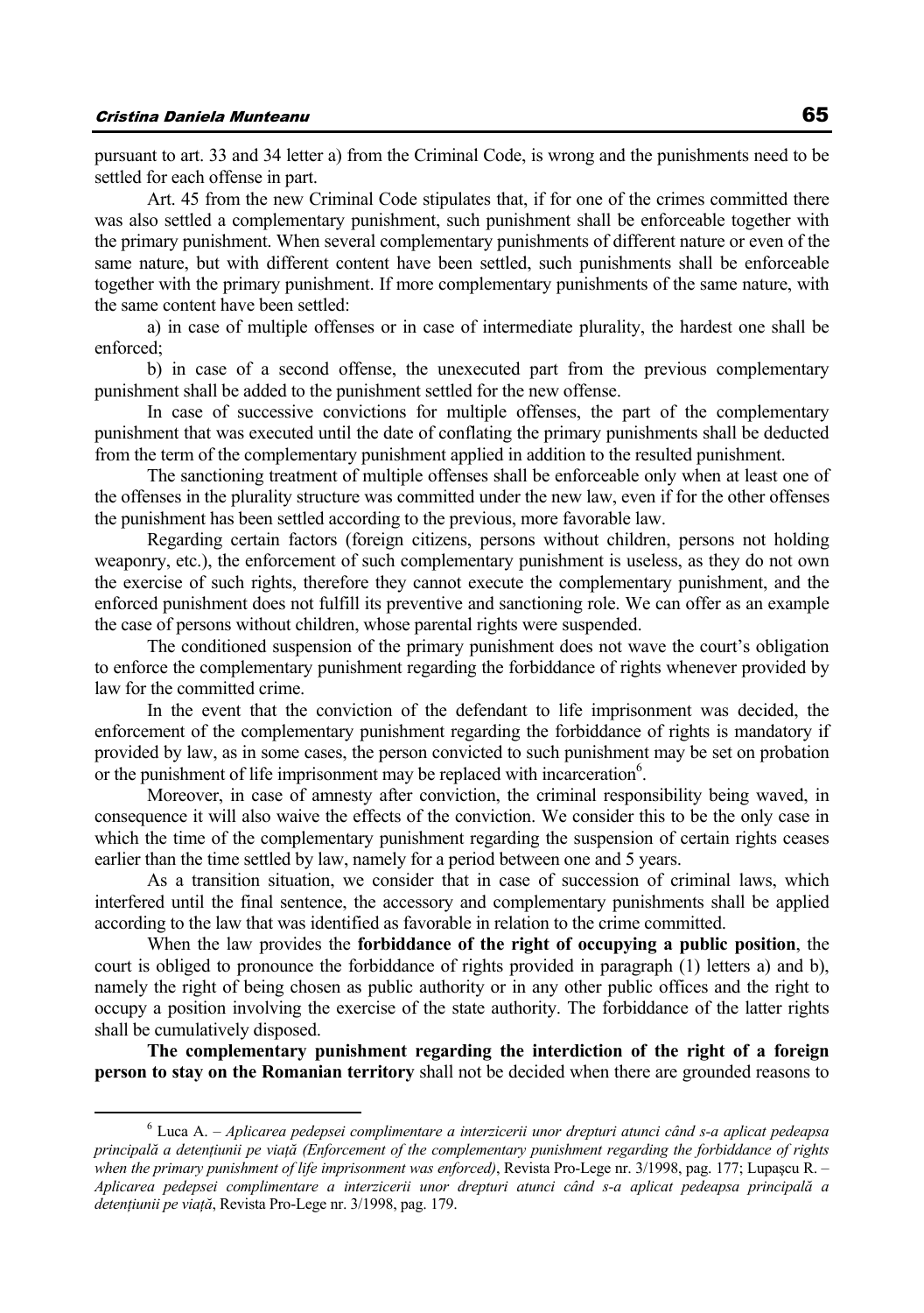believe that the life of the expulsed person is in jeopardy or that such person shall be submitted to torture or to other inhumane or degrading treatments in the state where it is to be expulsed.

The complementary punishment's enforcement procedure regarding the interdiction of the right of a foreigner to stay on the Romanian territory is regulated under art. 563 from the new Criminal Procedure Act.

In the context in which, through the sentence of imprisonment, the complementary punishment regarding the interdiction of the right of a foreigner to stay on the Romanian territory is also applied, in the writ of execution of the punishment of imprisonment it shall be mentioned that on discharge, the convict shall be turned in to the police authorities, which shall proceed to the convict's removal from the Romanian territory.

The Government Emergency Ordinance no.  $102/2005^7$  regarding the free movement of citizens from the member states of the European Union and from the European Economic Area, on the Romanian territory provides, under art. 30, that in case of family members who are not citizens of the European Union or of a state in the European Economic Area, against whom an accessory punishment has been decided, respectively a complementary punishment regarding the interdiction of the right of a foreigner to stay on the Romanian territory pursuant to art. 65 paragraph (2) letter c), respectively art. 66 paragraph (1) letter c) from the new Criminal Code, the provisions of the Government Emergency Ordinance no. 194/2002<sup>8</sup>, as republished, with its subsequent additions and amendments, regarding the taking into public custody and, as the case may be, the tolerance of remaining on the Romanian territory, shall be enforced accordingly.

If the complementary punishment does not join the punishment of imprisonment, the communication thereof shall be made to the police authority, immediately after the judgment was declared final.

Regarding the enforcement of the punishment of interdiction of a foreigner to stay on the Romanian territory, the police authority may enter the domicile or residence of a person without their consent, as well as the headquarters of a legal entity without the consent of its legal representative.

If the person against which the punishment regarding the interdiction of the right to stay on the Romanian territory is not found, the police authority shall record such fact in a protocol and it shall take measures for the prosecution, as well as for detaining orders at the border crossing points. A copy of the protocol shall be sent to the enforcement court.

In the event that probation was decided, the interdiction of the right of a foreigner to stay on the Romanian territory shall be executed on discharge. Therefore, art. 68 paragraph (2) from the new Criminal Code provides an exception regarding the starting moment of the complementary punishment's enforcement in the event that probation was decided. For this purpose, during probation, the convict shall be in the process of executing the accessory punishment having as scope the forbiddance of certain rights, except for the suspension of the right to stay on the Romanian territory, and the convict shall also be in the process of executing the complementary punishment having as scope the interdiction of the right of a foreigner to stay on the Romanian territory<sup>9</sup>.

The interdiction of the right of a foreigner to stay on the Romanian territory shall not apply in case the suspension of the punishment execution under supervision was decided.

Also, in case of life imprisonment, punishment for which the convict can be set on probation, the execution of complementary punishments won't be necessary, as the person shall be expulsed from the country immediately.

 <sup>7</sup> Published in the Official Gazette of Romania (Monitorul Oficial al României), Part I, no. 646 as of July 21, 2005 with its additions and amendments, through Law no. 260/2005, with its subsequent additions and amendments. 8

<sup>&</sup>lt;sup>8</sup> Republished in the Official Gazette, Part I no. 421 as of  $05/06/2008$  and updated on 31/07/2011.

<sup>&</sup>lt;sup>9</sup> G. Antoniu and collaborators – *Explicatii preliminare ale noului Cod penal* (Preliminary explanations of the new Criminal Code) – vol. II, Ed. Universul Juridic, Bucharest, 2011, pg. 66, Comment Senior Lecturer PhD. Cristian Mitrache.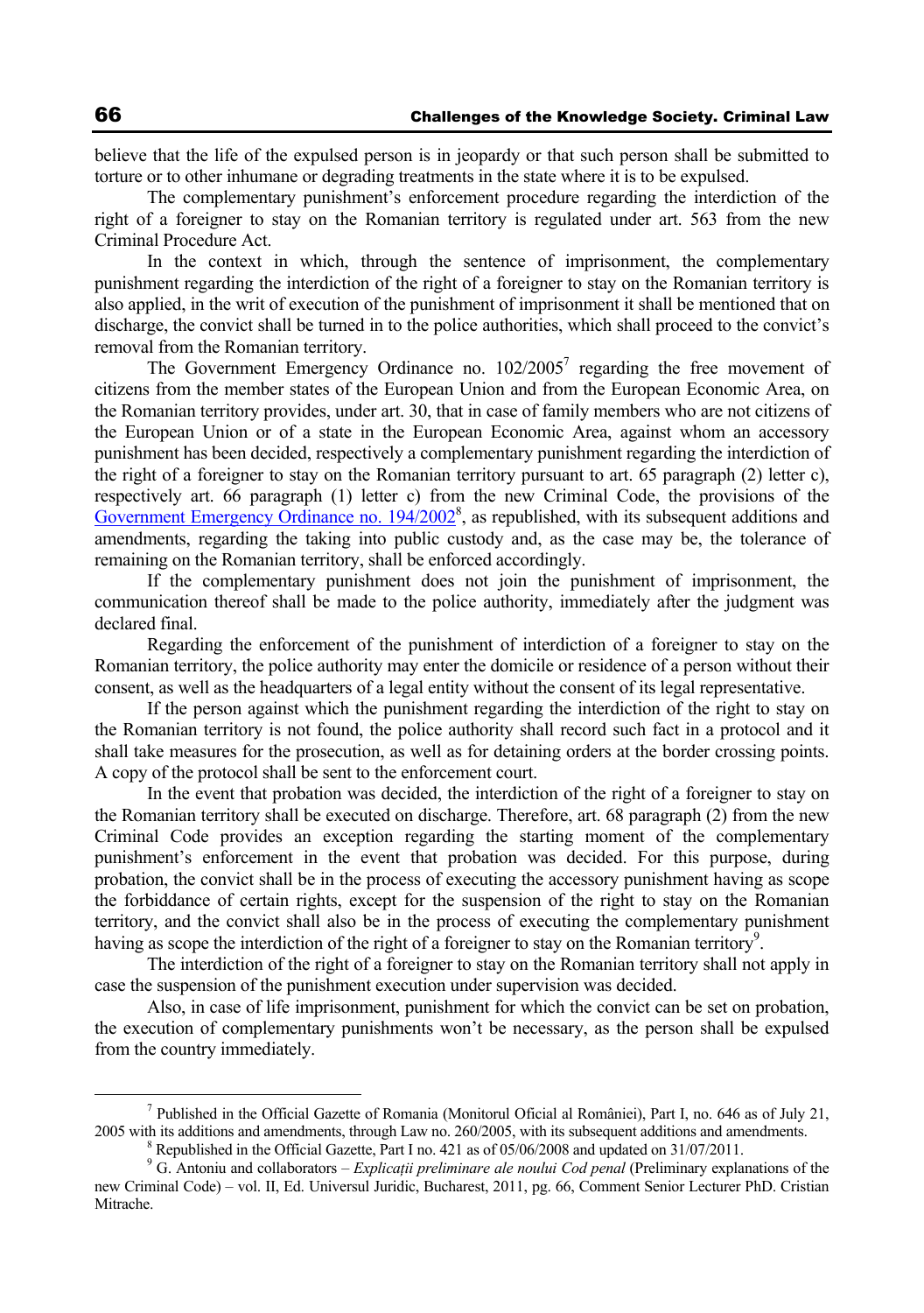# Cristina Daniela Munteanu 67

For an accurate correlation of the Criminal Code provisions to those of the extra-criminal laws containing criminal provisions, the Government's Emergency Ordinance no. 194/2002<sup>10</sup> regarding the foreign citizens' status in Romania, as subsequently supplemented, gets modified by the insertion of a new article,  $143<sup>1</sup>$ , which stipulates that 'In the content of the present ordinance, the reference to the expulsion safety measure is deemed to be made for the accessory and complementary punishment, applied in pursuance of the provisions of art. 65, par. (2), section c), or of art. 66, par. (1), section c), of the Criminal Code.'.

Pursuant to art. 562 of the new Criminal Procedure Code, the punishment of forbidding certain rights to be exercised is applied by the enforcing court's serving a copy of the ruling enacting stipulations to the Local Council in whose area is located the convict's residence and to the organism that monitors the exercise of those rights.

Upon receiving the copy of the enacting stipulations from the decision by which the complementary punishment of forbidding one of the rights foreseen by art. 66, sections a), d) and e), of the new Criminal Code will have been enforced, the Local Council shall notify it to the competent services, for recording purposes. Any organism invited to perform an action that involves the respective person's exercising one of the rights foreseen at art. 66 of the new Criminal Code shall ask that person to issue an affidavit according to which he/she has not been inferred any conviction by which the exercise of that right was restricted. Furthermore, if deemed necessary, the competent organism shall request information from the institution responsible for keeping the records of the convicted persons <sup>11</sup>.

For the execution of the complementary punishment, the conviction decision needs to be final. The convict shall accomplish the obligations imposed on for doing or for refraining from doing something. The execution of the complementary punishment supposes a duration of the punishment execution, of the obligation set up for the convict, which means that the punishment execution begins at a certain moment and ends at another certain moment 12.

The complementary punishment is enforced according to a certain procedure, by the organisms specifically assigned by the law, namely by the enforcing organisms, and the administrative organisms shall monitor their enforcement.

In this context, in the event that the convict was forbidden the exercise of the rights stipulated by art. 66, sections a), b) and c), of the new Criminal Code, the decision excerpt shall be submitted to the Local Council in whose area is located the convict's residence or to the People Records Community Public Department, so that these institutions could make sure that the electoral lists do not contain candidates that have been forbidden those rights or that those persons are not included on the specially drafted lists for the people who will have been forbidden the exercise of those rights. In addition, a copy of the final conviction decision excerpt shall also be notified to the Criminal Records Department, for its being able to make the necessary specifications, so that, in case that the convict wishes to enjoy the right of being elected to be part of the public authorities or in any other public positions or to hold offices that involve the exercise of the State authority, the conviction could appear in his/her criminal record certificate upon the candidature submission.

In the event that the convict was forbidden the exercise of the right foreseen by art. 66, section g), of the new Criminal Code, namely the right to hold offices, to exercise the profession or the trade or to carry out the activity that he/she has used for perpetrating the felony, the decision excerpt shall be submitted both to the Local Council in whose area is located the convict's residence and to the institution that monitors the profession, trade or activity exercise. For instance, in case that the

<sup>&</sup>lt;sup>10</sup> As republished in Romania's Official Journal – Part I, no. 421 from June 5<sup>th</sup>, 2008.<br><sup>11</sup> Pascu I. – *Criminal Law. General Part* – 2<sup>nd</sup> edition – Hamangiu publishing house, Bucharest, 2009, page 444. 12 N. Volonciu, R. Moroşanu – *Commented Criminal Procedure Code* – Hamangiu publishing house,

Bucharest, p. 44.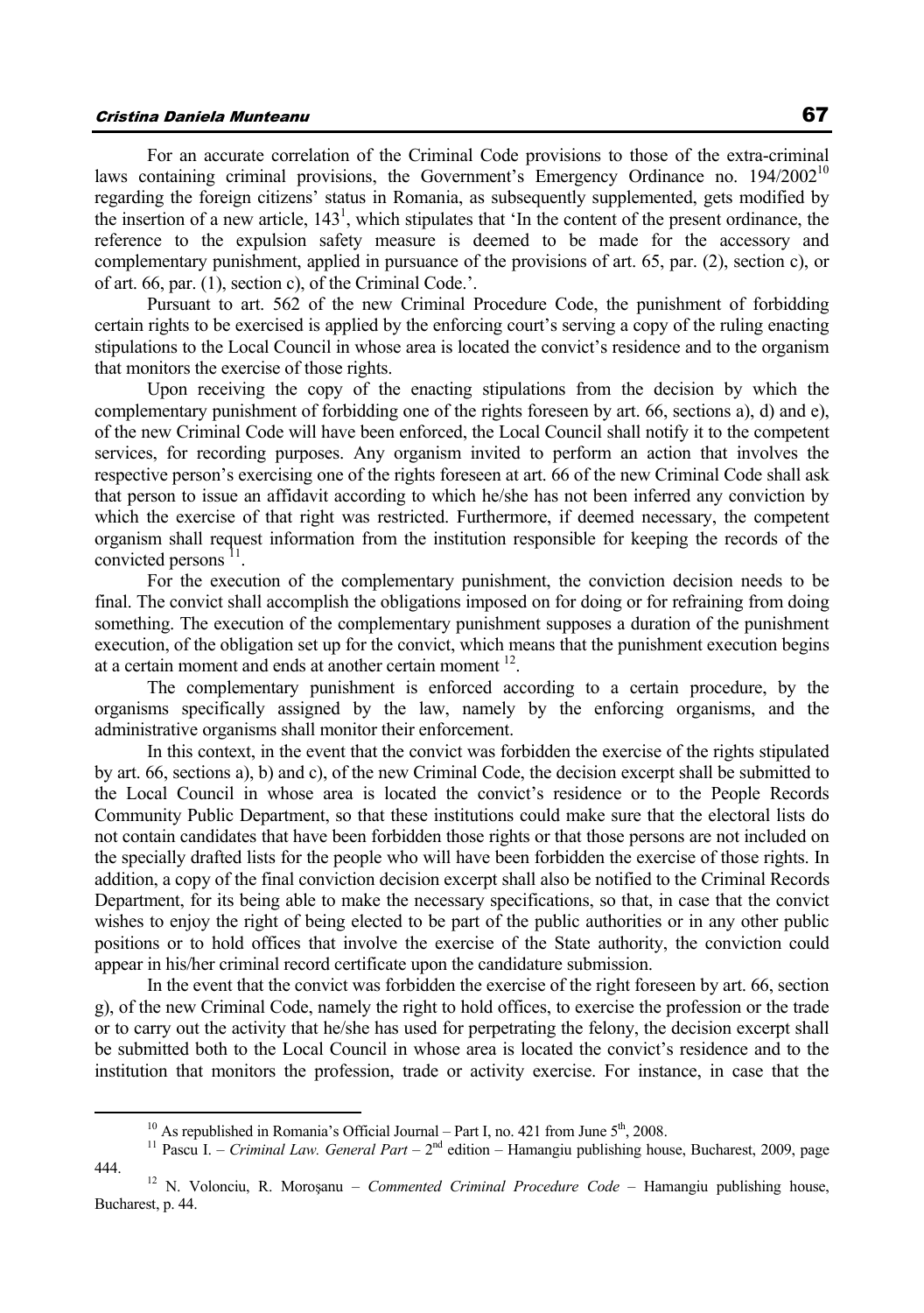prohibition of this right was decided for a solicitor, the decision excerpt shall be notified to the bar whose list contains the name of that solicitor, with an aim to strike it off from the solicitor profession. Pursuant to art. 58, section d), of the Solicitor Profession Status, the solicitor status ceases where the solicitor was finally convicted for a deed foreseen by the criminal law and that renders him/her unworthy to be a solicitor, in view of the law.

In case of forbidding the convicted person to exercise the parental rights and the right to be a tutor or a trustee, the decision excerpt shall be submitted to the Tutorial Authority department within the town hall or city hall in whose area is located the convict's residence.

The obligation execution, if performed according to the law, shall void the obligation set up by the sentencing decision.

We think that the provisions of art. 562 of the new Criminal Procedure Code have been righteously modified by the Law concerning the enforcement of the Criminal Procedure Code, from the viewpoint of the stipulation according to which thepunishment of forbidding the exercise of certain rights shall be applied by the enforcing court's appointed judge's serving a copy of the ruling enacting stipulations, subject to the rights whose exercise will have been forbidden, **to the public law or private law legal entity authorised to monitor the exercise of that respective right.** 

In this way, the legislative body of the new Criminal Procedure Code included in the 'public law or private law legal entity authorised to monitor the exercise of that respective right' expression the totality of the public law or private law legal entities compelled to monitor the exercise of the right forbidden by the final conviction decision.

The Civil Code stipulates at art. 188 that the legal entities include the entities foreseen by the law, as well as any other legally incorporated organisations that, even though not declared as legal entities by the law, are independently organised and have their own patrimonial assets meant to reach a certain licit and moral goal, pursuant to the general interest.

 The public law legal entities are incorporated by the law. As an exception thereof, public law legal entities may also be incorporated by virtue of documents issued by the central or local public administration or by some other means foreseen by the law.

The following can be included in this category : the Local Council, the People Records Community Public Department, the Criminal Records Department, the Tutorial Authority etc.

By 'private law legal entities', the new Civil Code defines at art. 190 any private law legal entities that can be freely incorporated in one of the forms foreseen by the law. This category may include any private law entity incorporated under the law and authorised to monitor the execution of a court order.

#### **2. The manner of executing the complementary punishment of the military rank loss**

Military rank loss is the complementary punishment consisting in the loss of the military rank and of the right to wear the uniform by the active military, in reserve or withdrawn, convicted for having perpetrated a felony punished by a freedom-depriving punishment, as per the legal provisions.

This punishment has got a restricted application from the standpoint of the perpetrator, the law naturally limiting the enforcement of this punishment only in case of military and reservists.

The enforcement of the military rank loss complementary punishment takes place in case of perpetrating highly serious criminal deeds.

The military rank loss punishment is a right-depriving one, which supposes the loss of the right to the rank and to the uniform, as compared to the complementary punishment of prohibiting certain rights, which is a right-restrictive punishment consisting in a suspension, in a restriction of exercising certain rights for a given period of time (from 1 to 5 years), but not in their loss. In this regard, the convict is withheld from enjoying certain rights expressly foreseen by the law.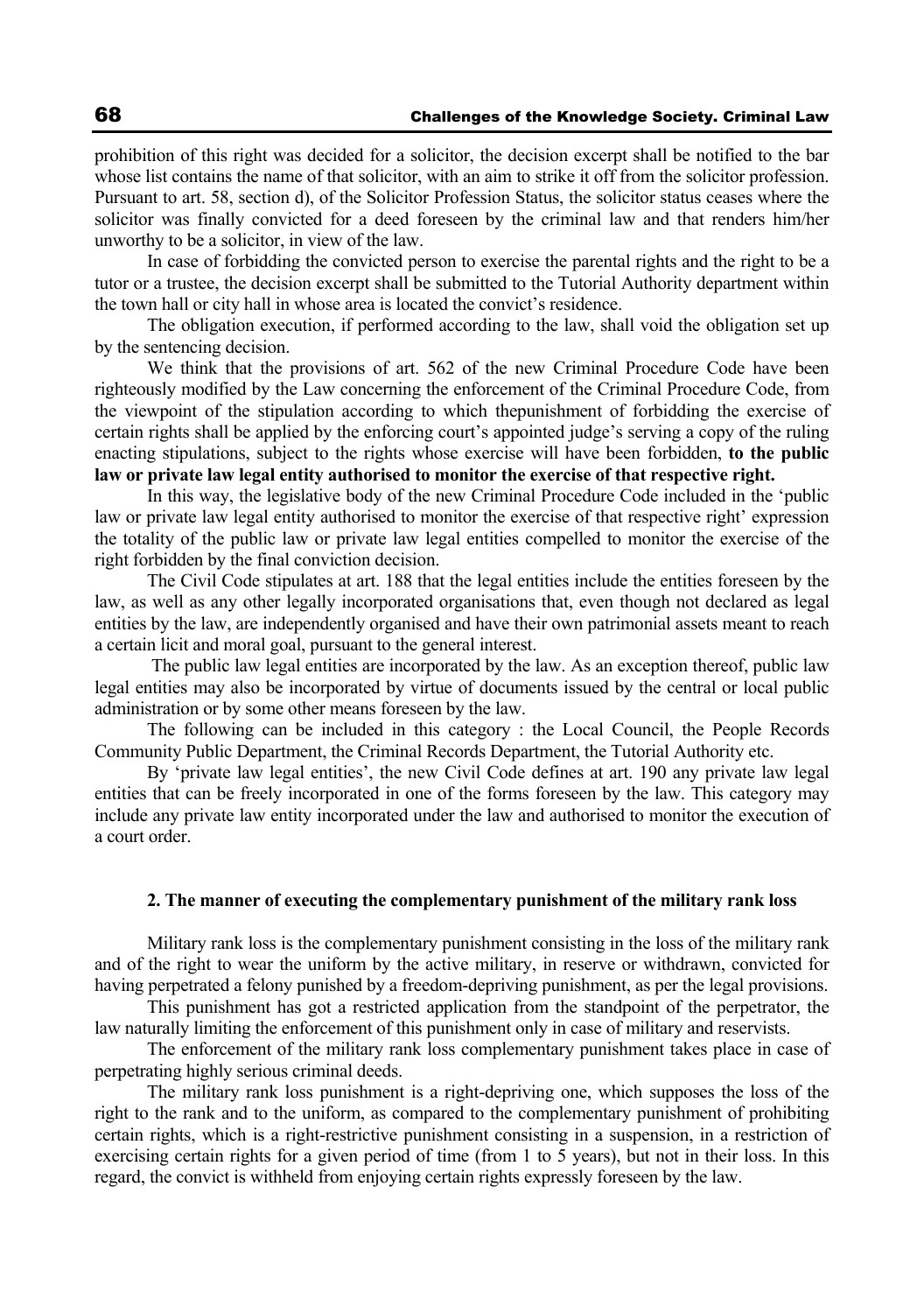# Cristina Daniela Munteanu 69

From the point of view of its mechanism of execution], the military rank loss punishment has got a negative content, the execution of this punishment being materialised in a passive attitude imposed on to the convict by the law, in the sense that this one is not forced to do something ; on the contrary, he is withheld from certain rights  $13$ .

Aiming at depriving from certain specific civic rights, this punishment may only be enforced to the persons that are exercising these rights upon conviction <sup>14</sup>, namely to hired active military or to reservists.

The military rank loss punishment, even though enforceable from the moment when the sentencing decision remains final, has got an absolutely depriving character, as its duration is undetermined. The Law 80/1995<sup>15</sup> regarding the military status, stipulates at art. 71-72 the possibility for the military rank loss complementary punishment to be annulled by another court order that has ruled acquittal or by which this punishment is no longer enforceable ; in this case there is the possibility of regaining the rank and of re-booking the military in the records. Hence we can notice that the effect of the military rank loss and of the loss of the right to wear the uniform is applied all throughout one's life.

What is more, the military who is active, in reserve or withdrawn could not lose his military rank and the right to wear the uniform all throughout his life, as an effect of the military rank loss complementary punishment enforcement. Thus, in case of pardon, reprieve or rehabilitation after conviction, the convict may be relieved the restrictions entailed from the military rank loss enforcement. Pardon, which brings forth the relief of the criminal responsibility, will also relieve the other consequences of the conviction, including those of the military rank loss complementary punishment. In principle, reprieve does not have any effects on the complementary penalties, however the reprieve document may foresee the elimination of the complementary penalties effects 16. Pursuant to art. 160, par. (2), of the new Criminal Code, reprieve does not have any effects on the complementary penalties, save where decided so in the reprieve document.

Given that the Court cannot separate the content of the punishment upon its enforcement, the military rank loss is a punishment in character and has an irreductible content, the rights foreseen in the legal text constituting an indivisible complex of rights.

Nonetheless we think that the perpetual effect of the military rank loss can only be kept in mind only as far as the loss of the right to military pensions is concerned, which lasts all throughout one's life unless this punishment gets rescinded by a final irrevocable court order.

In pursuance of art. 69, par. (2), of the new Criminal Code, military rank loss is mandatorily applied when this complementary punishment is enforced alongside the main punishment with imprisonment longer than 10 years or life detention.

The elective enforcement - art. 69, par. (3), of the new Criminal Code - can be decided by the Court in case of the military convicts that have wilfully perpetrated the felony, the main punishment being at least 5 years and 10 years at the most. The elective character of this enforcement manner is entailed *ex lege*, the text stipulating that the military rank loss 'may be applied'.

Please note that unlike the mandatory military rank loss, which is only conditioned by the quality of the felony subject and by the amount or the nature of the main punishment set up, the elective rank loss is conditioned by the subject's quality, by the nature of the felony and by the amount of the freedom-depriving main punishment established by the judge. In this regard, the

<sup>&</sup>lt;sup>13</sup> Dongoroz V. *et collab.* – *Theoretical Explanations of the Romanian Criminal Code. General Part* - book II,  $2<sup>nd</sup>$  edition – Romanian Academy publishing house, Bucharest, 2003.

<sup>&</sup>lt;sup>14</sup> Bucharest Court of Appeals – The criminal decision no. 55/2000 in T. Toader's *Criminal Law. General Part* – page 116. 15 Published in the Official Journal – Part I no. 155 dated 20.07.1995. 16 G. Antoniu *et collab.* – *Preliminary Explanations of the New Criminal Code* – book II – The Legal Universe

publishing house, Bucharest, 2011, page 70 – Comments : Cristian Mitrache, Univ. Reader PhD .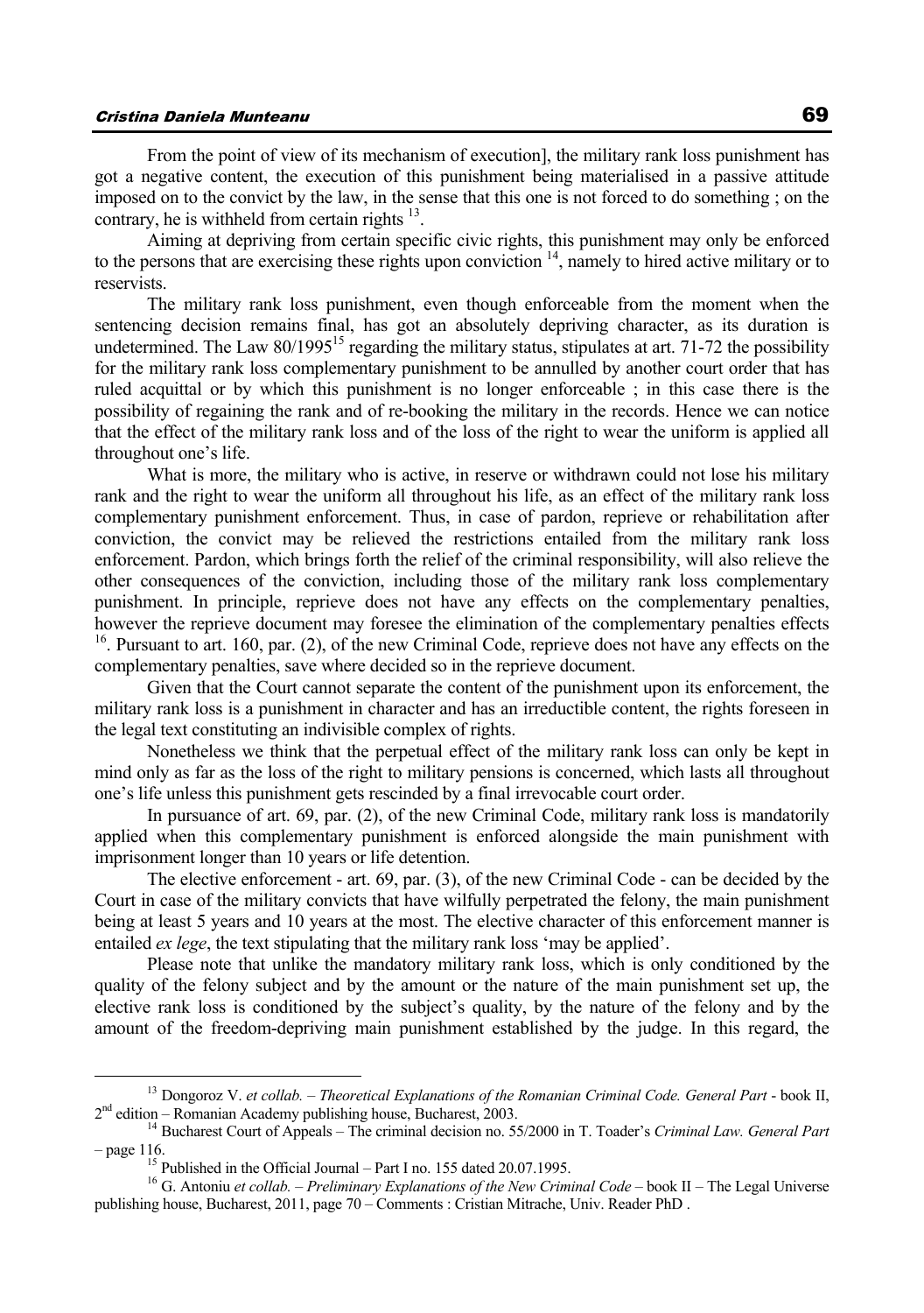following imperative conditions should be met : the enforcement of a freedom-depriving punishment set up by the Court and its wilful perpetration.

The military rank loss complementary punishment is applied irrespective of the existence or non-existence of a connection between the felony and the military status and irrespective of whe-ther the perpetrator had or not the status of military on the felony perpetration date, the important thing being that the subject should have the status of a military when the conviction verdict is ruled. Unfortunately, in the case law there have been many contrary solutions where this punishment was automatically enforced in addition to the punishment of imprisonment longer than 10 years, irrespective whether the defendant has had the status of active military or of reservist or not  $17$ .

Being conditioned not by the main punishment foreseen by the law, but by the main punishment established by the Court, military rank loss has not been specified in the special incrimination norms, as the interdiction of certain rights was.

The military rank loss complementary punishment may be ruled both by the military Courts and by the civil ones (when judging offences perpetrated by a convict prior to this one's having acquired the status of military).

Being conditioned by the amount of the main punishment to which is added, the legislative body did not also foresee military rank loss on account of the various offences whose perpetration brings in the enforcement of this punishment.

It should be noted that both the military rank loss and the prohibition of certain rights exercise complete the main punishment when the Court assesses the necessity of unifying the direct repression, which functions cumulatively with the main punishment, several complementary penalties being sometimes enforced for the same felony (for instance, in case of a real group of offences, the complementary penalties having a different nature or even the same nature but a different content, are applied alongside the freedom-depriving punishment that the convict is to execute). Finally, the complementary penalties, being criminal sanctions like the main penalties, perform the function of general prevention and of special prevention – the latter one to a larger extent – the convict that executes the complementary punishment being put in the position of no longer perpetrating any other criminal offence.

Unlike the complementary punishment of prohibiting the exercise of certain rights, the military rank loss punishment does not have a specific duration, as its execution takes place forthwith and immediately after the sentencing decision becomes final, the loss of the military rank and of the right to wear the uniform operating right from the moment when the sentencing decision acquires the power of a judged issue, which is a situation that appears to be an exception from the rule, according to which the complementary penalties come into action after the execution of the main freedomdepriving punishment to which it is added comes to an end.

Pursuant to art. 564 of the new Criminal Procedure Code, the military rank loss punishment is inferred by the enforcing Court's serving a copy of the ruling to the commander of the military facility to which the convicted person had belonged or to the commander of the military centre in whose area is located the convict's residence, with an aim to strike him off from the military records.

The law for enforcing the new Criminal Procedure Code modifies the provisions of art. 564 thereof, stipulating that the military rank loss punishment is inferred by the enforcing Court's serving a copy of the ruling enacting stipulations to the commander of the military facility in whose records the convicted person is included and also to the County or Regional Military Centre from the convict's residence.

<sup>&</sup>lt;sup>17</sup> T.B. – Criminal Ruling no. 114/2009, unpublished ; Ploiești Court of Appeals – Criminal decision no. 185/A/1998, commented upon by Crişu S. and Crişu E. in *The Criminal Code Annotated by Judicial Practice - 1989- 1999* - Argessis Print publishing house, 1999, page 204.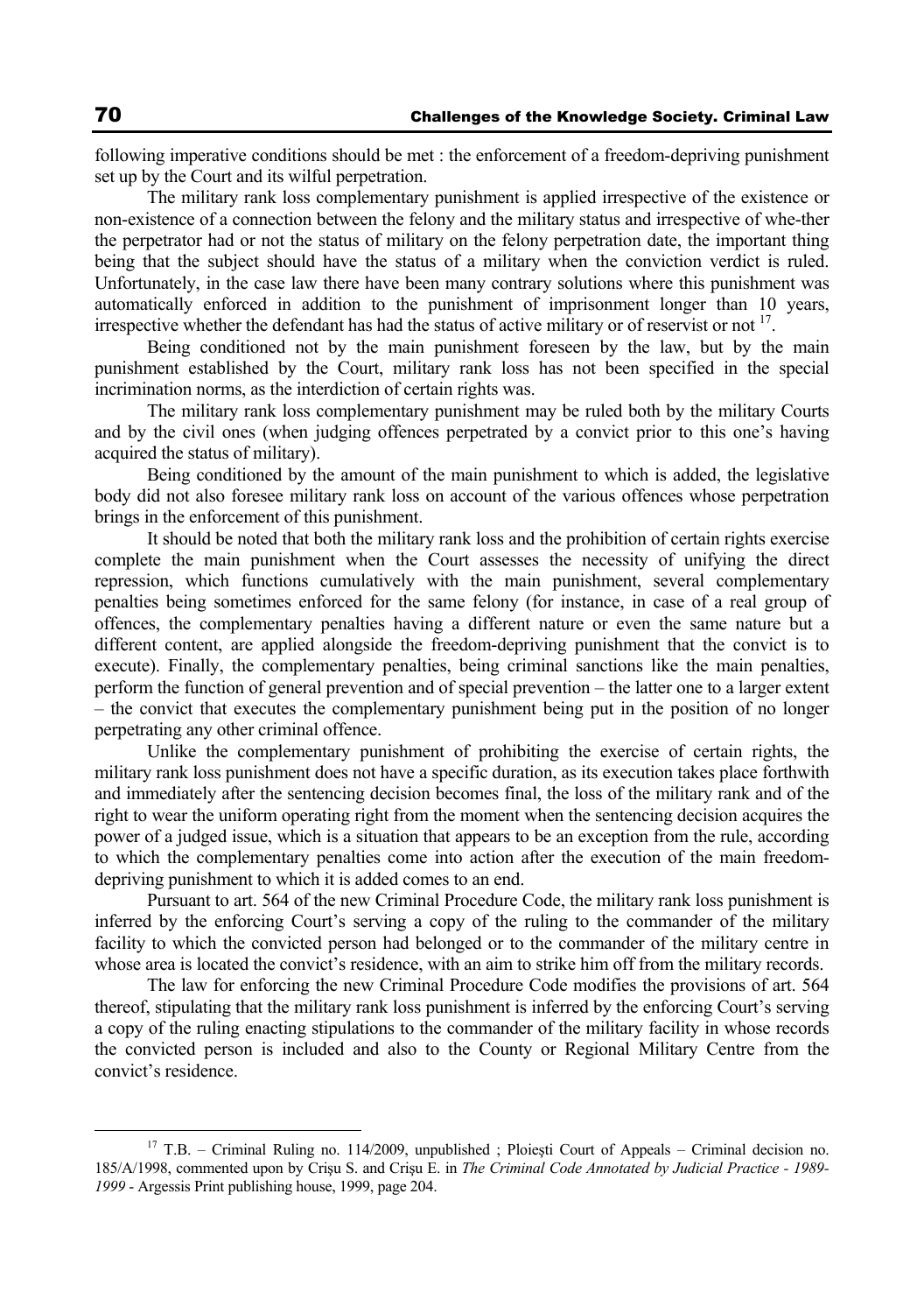In this context, the new regulation brings in little name modifications, in the sense that the enforcing Court is not to send a copy of the ruling to the commander 'of the military facility to which the convicted person had belonged', but to the commander 'of the military facility in whose records the convicted person is included'.

Out opinion is that this rephrasing is more appropriate, seeing that the military rank loss represents a complementary punishment, applied alongside the main punishment, and from the procedural viewpoint, upon the execution of the ruling provisions, the convict is already withdrawn his military rank.

In this regard, the enforcing Court should serve a copy of the ruling to the commander of the military facility in whose records the convicted person is included. The procedure is thus simplified, because the commander of the military facility to which the convict had belonged had the obligation, in his turn, of notifying the ruling enacting stipulations to the military facility in whose records the former military was included.

# **3. The manner of executing the complementary punishment of publishing the sentencing decision**

The complementary punishment of publishing the sentencing decision is applicable both to willful offences and to faulty offences and it regards all the natural entities that are inferred their criminal responsibility, as there are no categories of relieved persons. For the Court, the sanction is elective in character, as it is to assess, depending on the case, whether its enforcement is necessary, subject to the offence nature and seriousness, to the circumstances in which it will have been perpetrated and to the potential impact of the negative publicity arisen in this way 18.

The Court may decide the publication in an excerpt, in a form where the content should be explicit and comprehensible for the public, with a presentation and impact form that should be as visible as possible (on the front page, with a certain printing format, with a certain letter size or in a frame) within the page of an either local or national daily newspaper. As concerns the displaying form, the legislative body obviously refers to how the natural entity is compelled to provide the displaying of the ruling enacting stipulations, namely the advertisement format, as its sizes should be as such as to enable the advertisement noticing and reading by the people that read the local or national daily newspaper. In order to reach the sanction goal, the publication should contain a short presentation of the actual circumstances, as the same had been taken note of by the Court, as well as the elements of the ruling enacting stipulations.

Unlike the complementary punishment of posting or publishing the sentencing decision in case of the legal entities, which takes place within a time frame ranged between one month and 3 months, in case of a natural entity it shall be published once. In this way, the legislative body characterises this complementary punishment as an absolutely defined punishment, even though it appears to be an undefined one.

The publication of the final sentencing decision shall be made on the convict's expenses, by one appearance in a local or national daily newspaper.

The publication of the sentencing ruling should not prejudice the victim's subjective rights, therefore the identity of the victim or of other persons in the file may not be revealed, save where there is their own consent or their legal representative's consent thereto. The law has also regulated the situation where there appear several persons in the case circumstances, as they are also protected from the standpoint of their right to private life and their identity is not divulged. The law has not foreseen a term for enforcing the complementary punishment of publishing the final sentencing

 <sup>18</sup> Antoniu G. *et collab.- The New Criminal Code* - book III, C.H.Beck publishing house, 2008, page 189.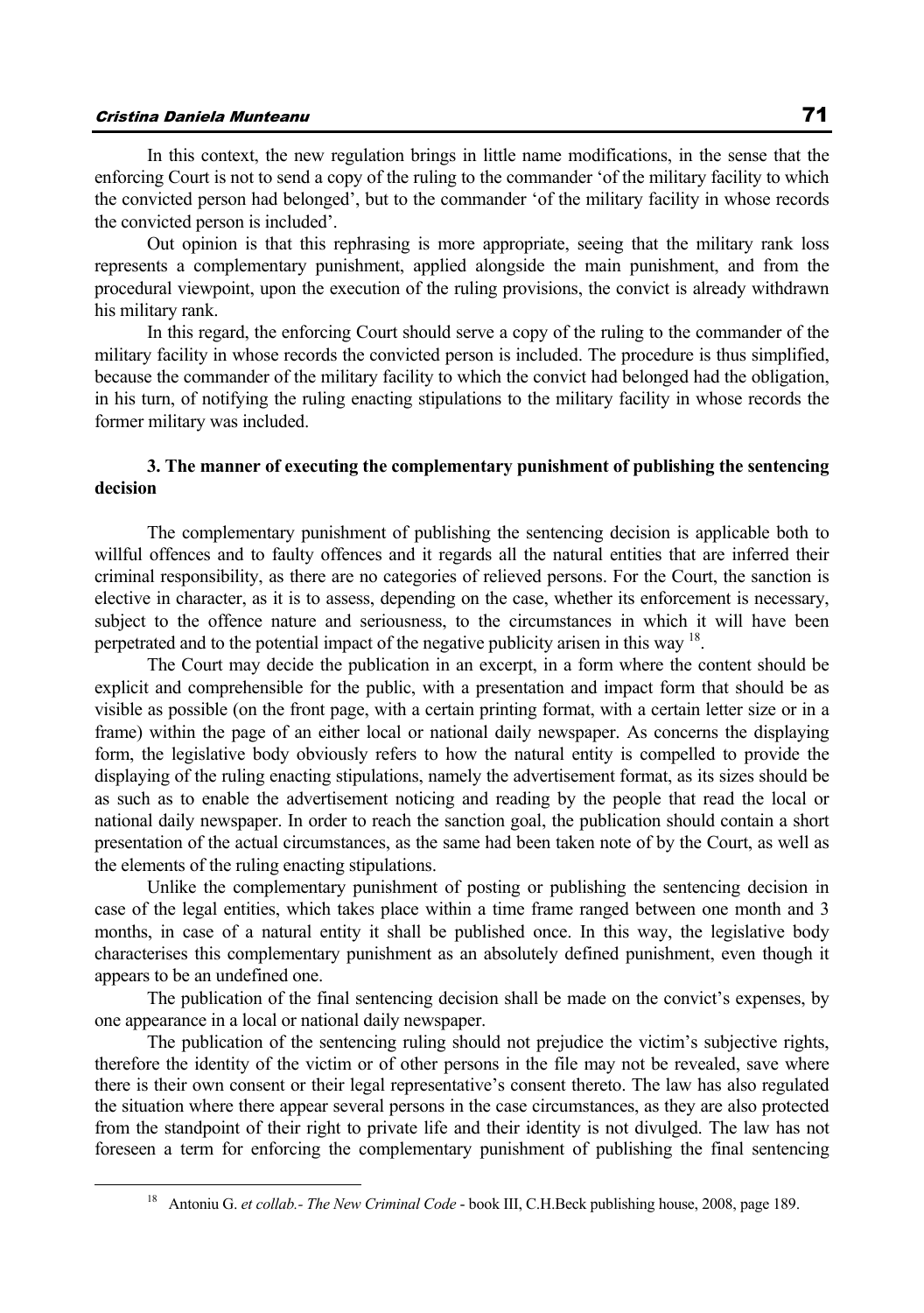ruling, which means that its execution may take place right after the sentencing ruling becomes  $final<sup>1</sup>$ 

As this complementary punishment for natural entities is a new one, the Courts' practice is to develop the situations where such a punishment may be inferred besides the main punishment. The efficiency of such complementary penalties for the legal entities represented by natural entities has led to the conclusion of enforcing the measure directly in charge of the natural entities.

As regards the execution of the complementary punishment of publishing the sentencing decision, art. 565 of the new Criminal Procedure Code stipulates that this can be executed by sending the excerpt, in the form set up by the Court, to a local newspaper belonging to the area of the Court that has ruled the sentencing decision or to a national newspaper, for publishing purposes on the expense of the convicted person.

Yet we think that the moment of this complementary punishment execution commencement coincides to the moment of sending the final sentencing decision excerpt to the local newspaper that is spread in the area of the Court that has ruled the sentencing decision or to a national newspaper, and that the actual execution takes place right when it is published.

Given that the provisions of the new Criminal Code stipulate the possibility of applying the complementary penalties both when the main punishment is imprisonment and when the main punishment is a fine, we think that the insertion of the stipulations regarding the interdiction of exceeding, by the publishing expenses, of the amount of the fine applied to the natural person for the act that he/she has committed (the source of inspiration could be the provisions of art. 131-35 of the French Criminal Code) is necessary.

In case of lacking of executing the punishment in *mala fides*, the judge assigned to enforce the same may ascertain that the constitutive elements of the offence related to the criminal sanctions foreseen and punished by art. 288, par. (1), of the new Criminal Code, which is an offence punished by 3 months to 2 years of imprisonment or by a fine, are present.

If upon enforcing the ruling execution or during the execution there appear something unclear or something hindering the execution, the judged appointed to enforce the execution may signal out the execution Court.

Where the Court rules the prohibition of one of the rights foreseen at par.  $(1)$ , section n) - the right of communicating with the victim or with family members thereof, with the persons with whom he/she will have committed the offence or with some other people established by the Court, or of getting close to them – and section  $o$ ) – the right of getting close to the dwelling, the workplace, the school or to other places where the victim carries out social activities, under the terms set up by the Court – this one shall actually particularise the content of that punishment by taking into account the case circumstances.

Seeing that the complementary punishment of publishing the sentencing decision is a newly inserted provision, we think that this should not applied in case of the criminal offences committed prior to its inuring.

### **Conclusions**

The new Criminal Code aims at providing the judge with a wide range of measures that could enable optimal judicial particularisations, thanks to their flexibility and diversity. In this regard, the incidence scope of the complementary penalties was significantly extended, the number of rights contained by the punishment was enlarged and a new kind of punishment was introduced, namely the publication of the final sentencing decision.

As this complementary punishment for natural entities is a new one, the Courts' practice is to develop the situations where such a punishment may be inferred besides the main punishment. The

 <sup>19</sup> G. Antoniu *et collab.* – *Preliminary Explanations of the New Criminal Code* – book II – The Legal Universe publishing house, Bucharest, 2011, page 70 – Comments : Cristian Mitrache, Univ. Reader PhD.